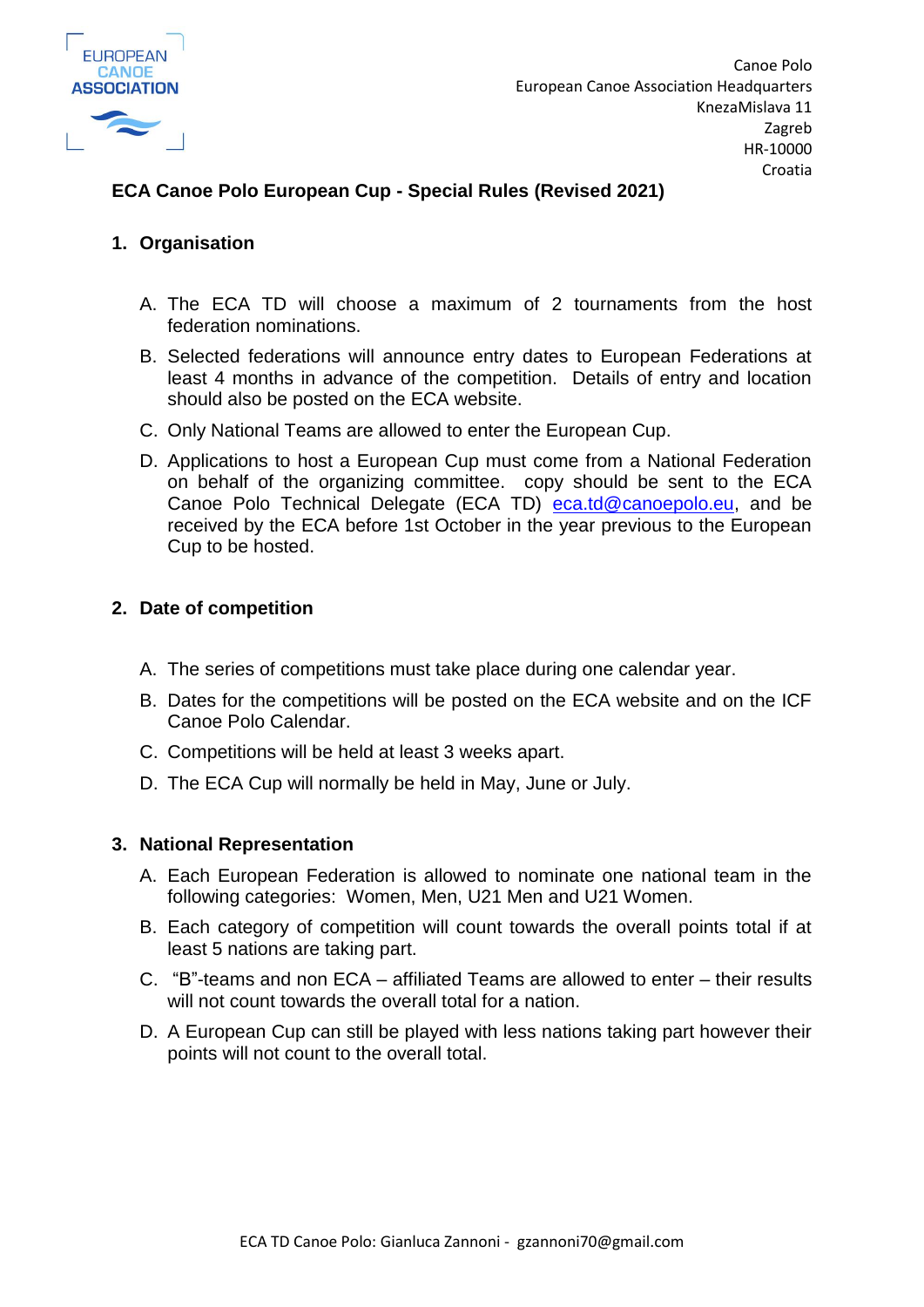

### **4. Invitations and Entries**

- A. Invitations are issued to each National Federation.
- B. Entry forms must be returned by the closing date with the appropriate entry fee for the teams who will represent their federation.
- C. All entries to the hosting federation must come from each National Federation with the appropriate Federation stamp and signed by their National Canoe Polo Chairperson.
- D. Teams not fulfilling these requirements will have their entry forms returned and will be deemed ineligible to participate.
- E. A copy of all entries must be sent to the ECA TD using the email [eca.td@canoepolo.eu](mailto:eca.td@canoepolo.eu)

## **5. Player Eligibility**

- A. For player eligibility see ICF Rules Chapter 1 Point 3.
- B. A player may compete in more than one category in all tournaments of the European Cup.
- C. Mixed teams are not permitted.
- D. The minimum age for a competitor is 15 years.

### **6. Referee's**

- A. Each participating federation must provide one qualified ICF Referee for each category (Men, Women, U21 Men & U21 Women) in which the federation competes.
- B. If a federation enters all four categories the minimum number of ICF qualified referee's they need to provide is reduced to 3.
- C. The Referee only needs to be ICF qualified. They do not have to be from the participating federation.
- D. A new participating federation can ask the ECA TD for an exemption on providing a referee for 2 years.
- E. At the discretion of the chief Referee teams with special circumstances can apply to use a playing referee, the referee must be ICF registered.
- F. If a federation cannot provide the required number of referees they can still participate but only if they pay a fee of 150  $\epsilon$  per missing referee.
	- a) This money must be used to cover the costs of finding and using a replacement referee.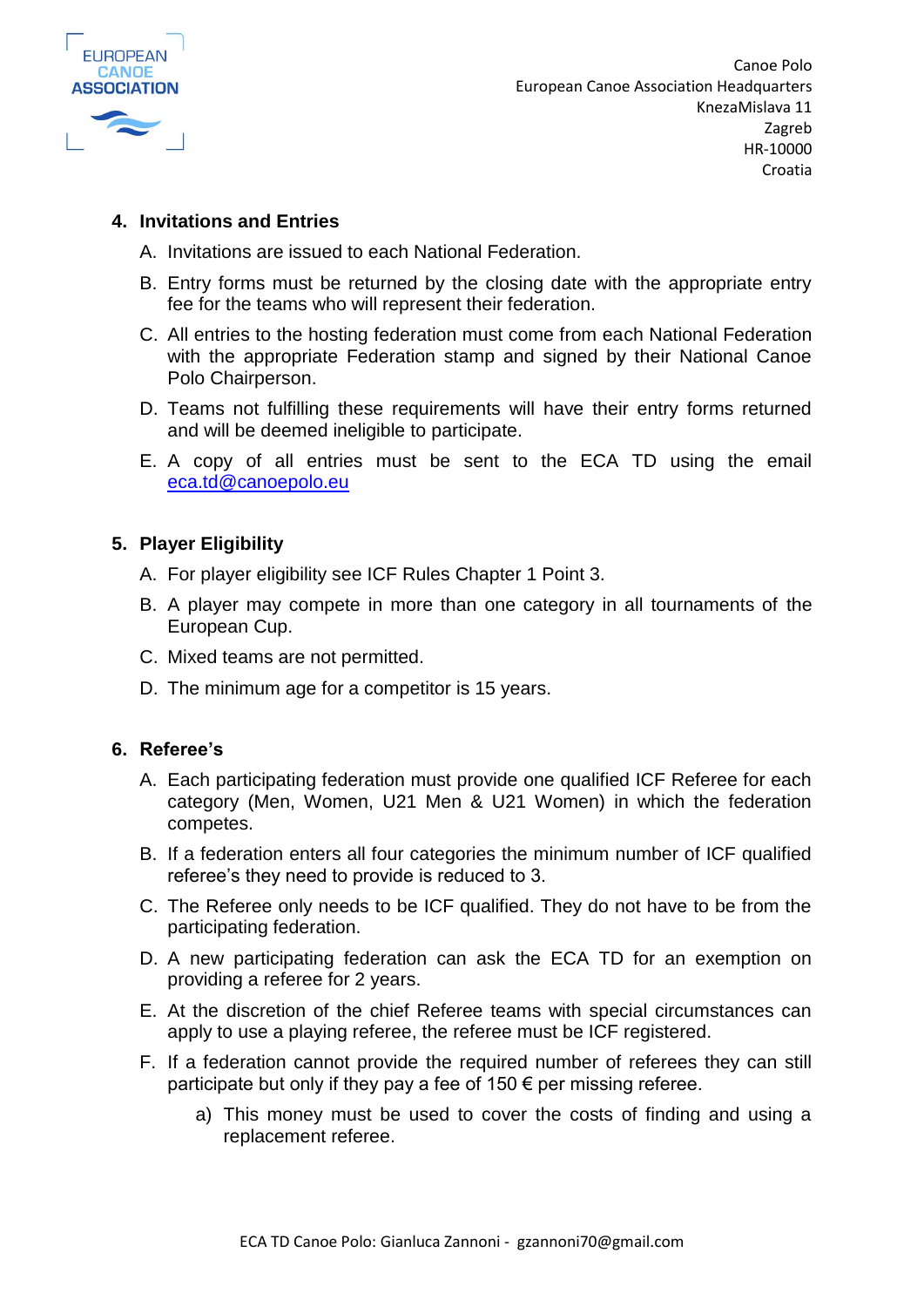

- b) It can also be used to provide food and accommodation for referee's who cover the duties of missing referees.
- c) Any monies left over can be used by the ECA TD to further referee training and support within federations affiliated to the ECA.

## **7. Accreditation of players**

- A. Players must present their passport or national identity card and insurance card at the accreditation office for each competition.
- B. Any Player who fails to do so will be declared ineligible for the competition

### **8. Competition Rules**

- A. The competition will be played under the ICF Canoe Polo Rules, with the additional changes detailed below.
- B. Before the start of games all team's equipment will be scrutineered.
	- a) If a team plays a match before being scrutineered and their equipment subsequently fails when checked. The results of any games played before being scrutineered will be recorded as a win to the opposition.
- C. All matches will be played with shot clocks.
- D. There will be no timeout after a goal apart from Semi-final and Final matches.
- E. Where possible Referee's should be from two different federations.
- F. Semi-finals and Finals must be played with line judges.
- G. The Jury will consist of 3 people nominated by the organising committee. The chairman should be either an ICF Canoe Polo Committee member or ECA TD.
- H. The competition committee will consist of 3 ICF referee's in attendance at the tournament. They will be responsible for dealing with protests.
	- a) Within 20 minutes of receiving the protest the chief referee will form the competition committee.
	- b) Referees who were involved with the game being protested cannot be part of the committee. They may be called to give evidence.
- I. If a player or coach receives a Red card in their last game of the tournament the team will be docked 5 points. The "next game" ban will be carried over to the next ECA cup in which they attend.
- J. The European Cup winners will be the team that attends both ECA CUPS and wins the most points in all valid European Cup tournaments.
- K. The following points will be allocated for each ECA cup:
	- a) 1st place  $= 25$  points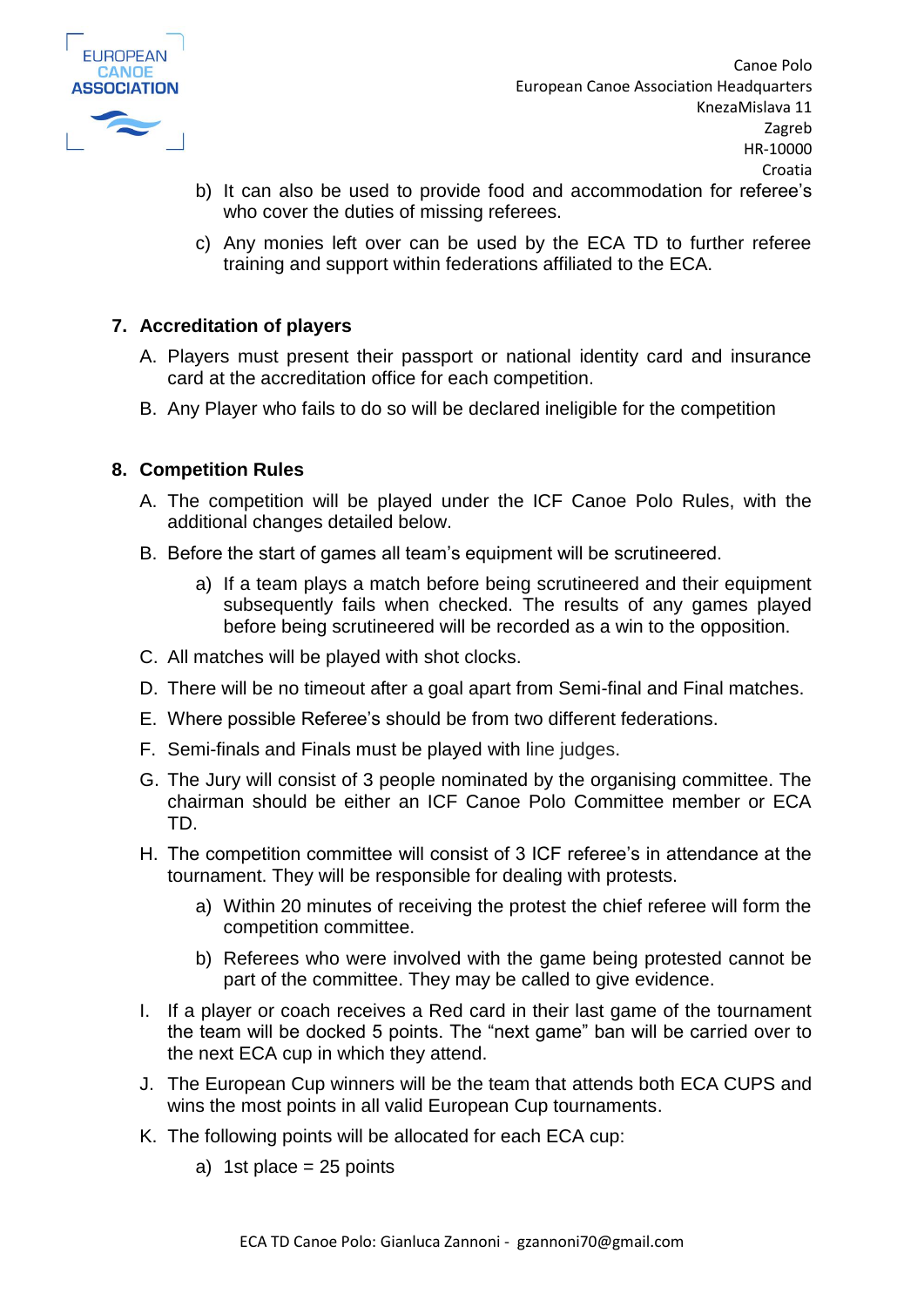

- b) 2nd place  $= 21$  points
- c) 3rd place  $= 18$  Points
- d) 4th place  $= 16$  Points
- e) 5th place = 15 Points and so on
- L. If there are teams with the same number of points after all ECA Cup tournaments the winner shall be decided as follows:
	- a) Goal difference in all ECA Cup tournaments.
	- b) Total number of goals scored in all ECA Cup tournaments.
	- c) Honourable play (total number of Red cards).
	- d) If the teams are still tied then an additional match must be played.

### **9. Entry Fee**

- A. The entry fee per team (also "B" Teams and teams from out of Europe) is 200  $\epsilon$  per tournament. This is paid directly to the tournament organiser.
- B. Teams will only be accredited once the entry fee is paid.

### **10.Prizes**

- A. A winning Federation must return the trophy the following year.
- B. The Competition Organizer would prepare the medals for each player in each category, 10 senior Men, 10 senior Women, 10 Men Under 21 and 10 Women Under 21. The label on the medal must include location, date and the category. It is not mandatory but recommended.

### **11.Results**

A. A full set of results must be sent by Email to the ECA TD [eca.td@canoepolo.eu](mailto:eca.td@canoepolo.eu) a copy should also be published on internet/social media.

### **12.Technical Delegate /Officials**

- A. The ECA will nominate a Technical Delegate who will control the running of the competition on behalf of the ECA.
- B. Each host federation will cover the travel and full accommodation cost for a technical visit and the competition.
- C. The ECA Chief Referee will nominate a referee to act as chief referee at each event. The final decision will rest with the ECA TD.